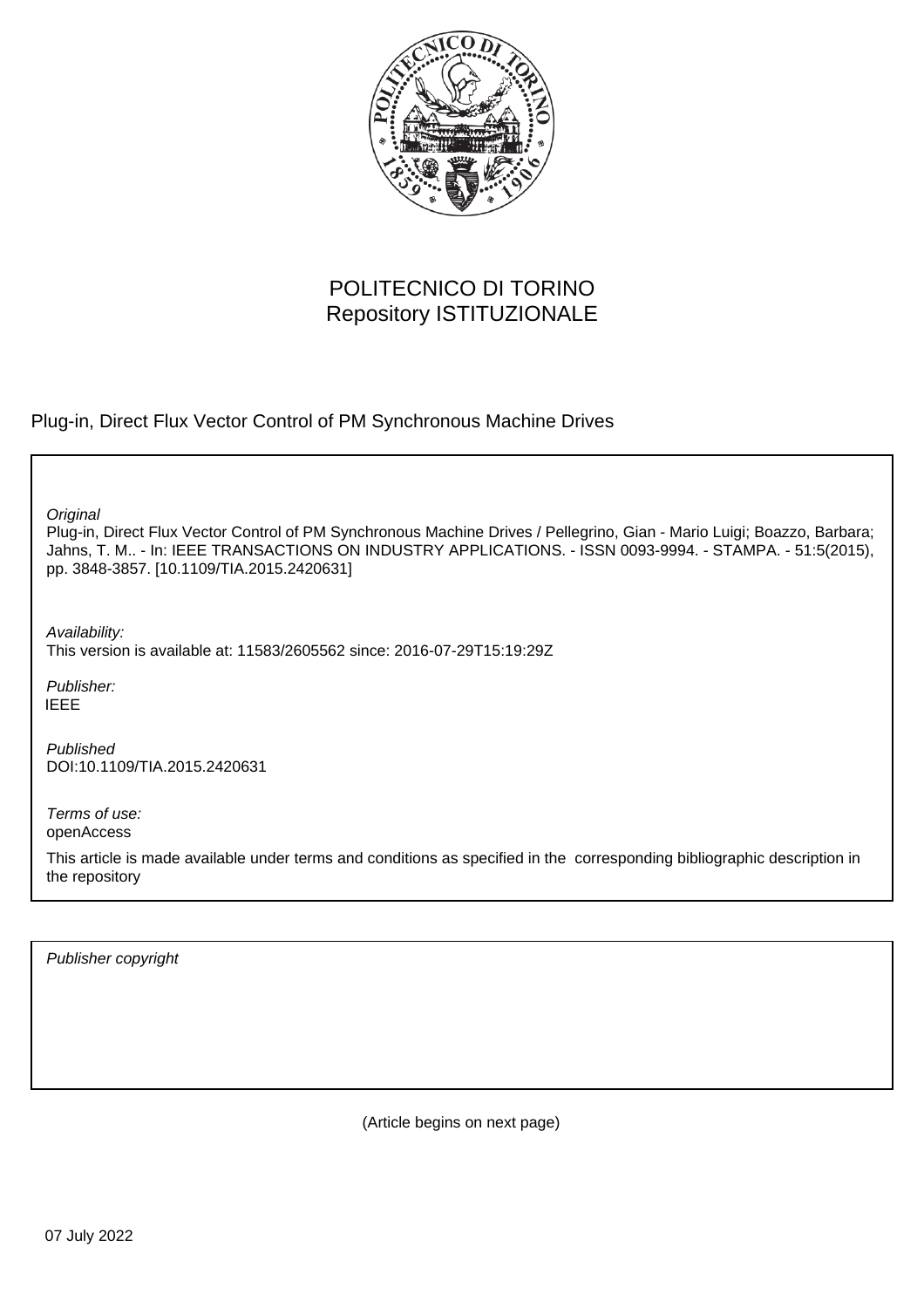# Plug-in, Direct Flux Vector Control of PM Synchronous Machine Drives

Gianmario Pellegrino Barbara Boazzo

Dept. of Energy Politecnico di Torino, Turin, Italy

*Abstract***— A general-purpose control algorithm is proposed for permanent magnet (PM) synchronous machine drives based on the principles of Direct Flux Vector Control. The algorithm does not require regulators tuning, and it is tailored to different machines automatically via identification of the stator resistance and flux linkage tables. The model parameters are identified via a preliminary self-commissioning procedure that can be integrated into the standard drive firmware with no need for extra hardware or off-line manipulation. The combination of the control and self-commissioning algorithms forms a "plugin" controller, meaning a controller that is capable of exploiting the full drive capabilities with no prior knowledge of the PM machine in use. Experimental results are reported for two prototype concentrated-winding PM machines designed for traction applications, one with a surface-mounted PM rotor and the other with an Interior PM rotor.**

# I. INTRODUCTION

High-performance salient-pole permanent magnet (PM) synchronous machine drives are widely adopted in modern energy conversion and motion control applications [1-3]. Such high torque/power-density machines are usually customdesigned to meet demanding performance requirements and operate in highly saturated conditions. Under these conditions, the magnetic model of the machines can become highly nonlinear, experiencing saturation also at partial-load and cross-saturation between the PM axis (*d*) and the quadrature axis (*q*). As a result, the basic three-parameter magnetic model  $(L_d, L_q, \lambda_m)$  is not sufficient for the characterization and control of high-torque-density and large-speed-range PM machines that require inductance mapping/adaptation and cumbersome data manipulation.

The model-dependency of these high-performance machines has hindered their adoption for general-purpose commercial products where it is difficult to standardize their control, and where engineers are accustomed to dealing with the reduced identification burden of modern induction machine or PM servomotor drives. The objective of this work is to develop an automatic means of performing the control calibration of any PM synchronous machine, opening the door to their wider commercial acceptance.

Reviewing the literature of PM machine controls, current vector control is well established and widely used, but it is heavily model-dependent in cases where the flux-weakeningspeed operating region is important. In addition to knowledge of the machine model, major manipulation is often required to build multi-dimensional look-up tables [4] for the fluxweakening zone. Simpler model-independent methods are frequently applied [5-6], but they deliver much lower performance. Furthermore, none of these techniques includes Thomas M. Jahns

Dept. of Electrical and Computer Engineering UW – Madison, Madison, WI USA

the maximum-torque-per-volt (MTPV) limited speed region, even though this is important in overloaded machines, such as the ones intended for traction and aerospace applications [7]. The control techniques based on direct control of the flux linkage vector, such as direct torque control (DTC) and directflux vector control (DFVC) [8,9], deal with the fluxweakening region much more easily in a model-independent manner. However, they still require knowledge of the machine model for flux orientation and also for maximumtorque-per-Amp operation [9,10]. This machine model knowledge is also required for predictive algorithms such as deadbeat control [11]. Because of this need for machine model knowledge, the existing control techniques require machine commissioning to acquire the necessary machine parameters, sometimes involving heavy model manipulation.

This paper proposes a plug-in control scheme that is suitable for general use with three-phase PM synchronous machine drives. The term "plug-in" indicates that the algorithm is self-adapting to the controlled machine with no need for model manipulation or even external calibration. The control scheme, based on DFVC, is completed here with an automatic machine commissioning procedure, with minimum impact in terms of time, need for equipment, or perturbation of the machine temperature.

The magnetic model self-identification (MMSI) procedure that is presented in this paper generates the tables of machine parameters directly in the form that is required by the controller, with no need for post-processing. The need for further parameter tuning is eliminated by the predictive implementation of DFVC presented in [12]. Another advantage of the predictive implementation is that it has a robust dynamic response over the complete torque-speed operating region, whereas regulator-based controllers require the adaptation of the proportional and integral gains throughout the flux-weakening operating area [13]. Power converter identification is also automatic [14].

Experimental results are provided using test results for two concentrated-winding PM machines designed for traction applications. The effects of parameters detuning is addressed, and experimentally evaluated. The two machines under test have the same 12-slot stator and exchangeable 10 pole pair rotors, one with surface-mounted PMs (SPM) and the other with interior PMs (IPM) [17].

# II. PREDICTIVE DIRECT FLUX VECTOR CONTROL

The DFVC algorithm is based on the machine voltage model (1), expressed in the stator flux linkage reference frame (*ds,qs*) that is defined in Fig. 1a. In (1), the control state variables  $\lambda$  and  $\delta$  represent the flux linkage amplitude and the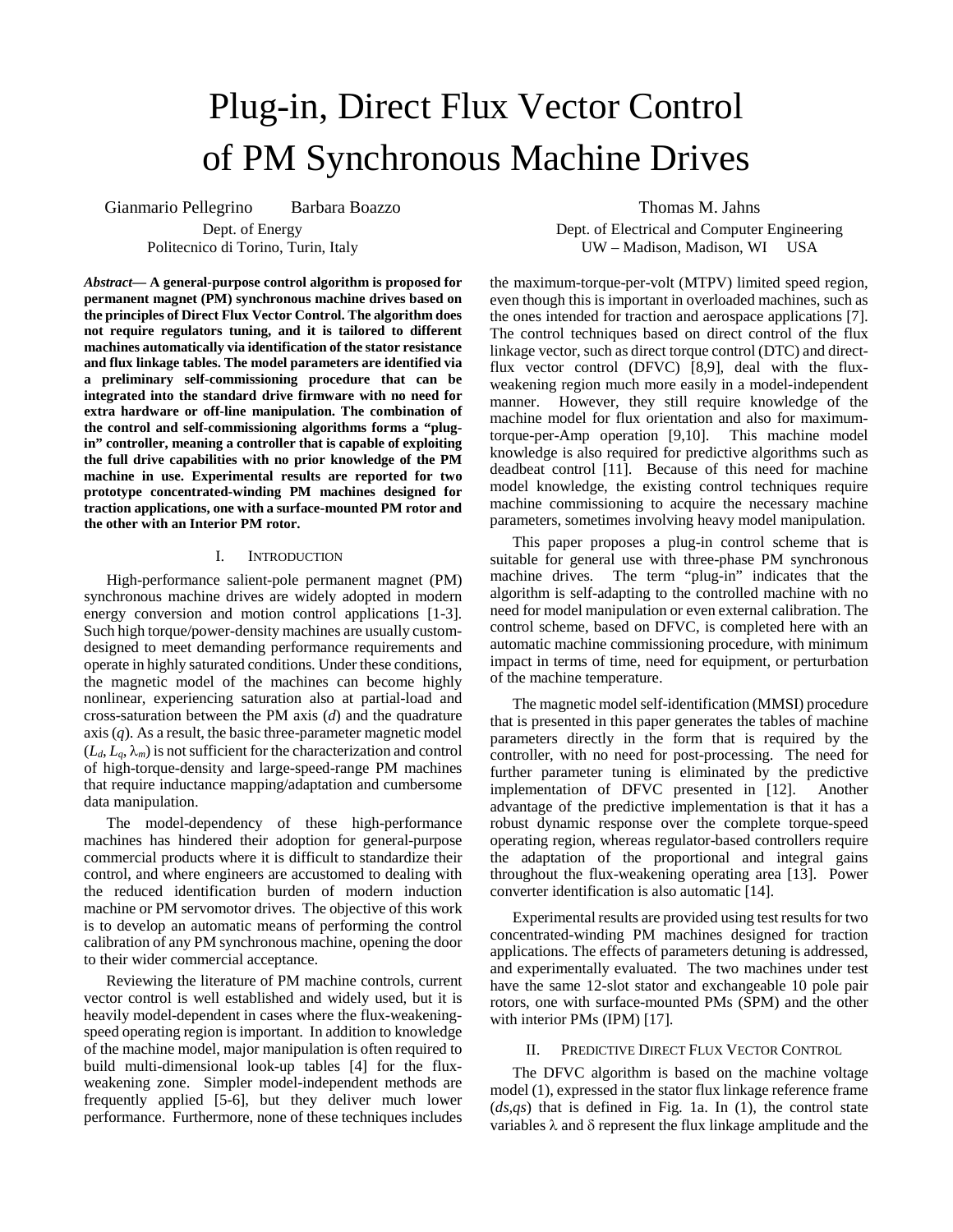load angle, respectively. The angle  $\delta$  is defined in Fig. 1 as the angle between the stator flux linkage and the rotor *d*-axis. The *ds*-axis direct voltage component controls the flux amplitude in closed-loop, while the *qs*-axis quadrature voltage controls the load angle  $\delta$ .

$$
\begin{cases}\nv_{ds} = R_s \cdot i_{ds} + \frac{d\lambda}{dt} \\
v_{qs} = R_s \cdot i_{qs} + \left(\frac{d\delta}{dt} + \omega\right) \cdot \lambda\n\end{cases} \tag{1}
$$

The current model is conveniently expressed in the rotor synchronous *dq* reference frame:

$$
\begin{cases} \lambda_d = L_d(i_d, i_q) \cdot i_d + \lambda_m \\ \lambda_q = L_q(i_d, i_q) \cdot i_q \end{cases}
$$
 (2)

The direct and cross-dependences of the inductances on the current components are evident in (2). Cross saturation has no dedicated  $L_{dq}$ ,  $L_{qd}$  terms in these equations, but its effects are implicitly taken into account in the form of  $L_d$  and  $L_q$ variations with the cross-current components *ia* and *id*, respectively.  $\lambda_m$  is the open circuit flux linkage, originated by the PMs. The torque expression as a function of the state variables λ and δ is:

$$
T = \frac{3}{2}p\left(\frac{\lambda\lambda_m}{L_d}\sin(\delta) - \frac{\lambda^2}{2L_q}\left(\frac{L_q}{L_d} - 1\right)\sin(2\delta)\right) \quad (3)
$$

More conveniently, the DFVC control algorithm's foundation is the alternative torque expression  $(4)$ , where  $i_{as}$  is redefined as the quadrature current component in flux coordinates:

$$
T = \frac{3}{2}p \cdot \lambda \cdot i_{qs} \tag{4}
$$

The torque control block diagram is provided in Fig. 1b. The construction of the  $\lambda^*$  and  $i_{qs}$ <sup>\*</sup> reference values from the torque reference *T*\* follows (4). The converter current and voltage limits are included in the convenient form of *two saturation blocks*. The saturation of *iqs* bounds the current

amplitude, while the speed-dependent saturation of the flux linkage amplitude insures that the inverter maximum voltage limit is respected. This is a parameter-independent way to handle the flux-weakening speed region, making it insensitive to the machine parameters [9].

The closed-loop control of  $\lambda$  and  $i_{qs}$  is performed here in a predictive, model-based manner, taking advantage of explicit inverse machine equations to relate the flux and current errors to the corresponding voltage command values. The load angle error comes from the key equation (5), whose inputs are both the flux amplitude and *qs*-current errors (standing for the coupling between the *ds-* and the *qs*- control axes):

$$
\Delta \hat{\delta}^* = \frac{\Delta i_{qs}^* + K \cdot \Delta \lambda^*}{H \cdot \cos[\hat{\delta}(k+1)] - 2K \cdot \cos[2 \cdot \hat{\delta}(k+1)] \cdot \hat{\lambda}(k+1)}
$$
(5)

$$
H = \frac{\lambda_m}{\hat{L}_d(k)} \quad K = \frac{\hat{L}_q(k) - \hat{L}_d(k)}{2 \cdot \hat{L}_d(k) \cdot \hat{L}_q(k)} \tag{6}
$$

The mathematical derivation of (5) is provided in the Appendix. Other than being a function of the two control errors  $\Delta \lambda^*$  and  $\Delta i^*_{qs}$ , the load angle error is also a function of the magnetic model parameters  $L_d(i_d, i_q)$ ,  $L_q(i_d, i_q)$ ,  $\lambda_m$ , and the observed state variables  $\hat{\lambda}$  and  $\hat{\delta}$ . All these state-dependent quantities are outputs of the *Predictive Flux and Current Observer* block visible at the bottom of Fig. 1b which is the key block of the proposed control scheme.

The "predictive" nature of the observer refers to the fact that some of the observed quantities ( $\hat{ }$ ) are discrete time increments  $(k+1)$  based on calculations at the preceding time step (*k*) in a predictive fashion, where (*k*) represents the current computational time instant of the real-time digital controller. The prediction at time (*k+*1) is mandatory in order to compensate for the actuation delay of the digital controller. Without it, the control response is chattery and oscillatory [11,16-17].



Figure 1. a) Definition of the flux-oriented reference frame (*ds, qs*) for a generic PM motor rotor. b) Block diagram of the proposed predictive DFVC algorithm. The VSI block represents the "Voltage Source Inverter".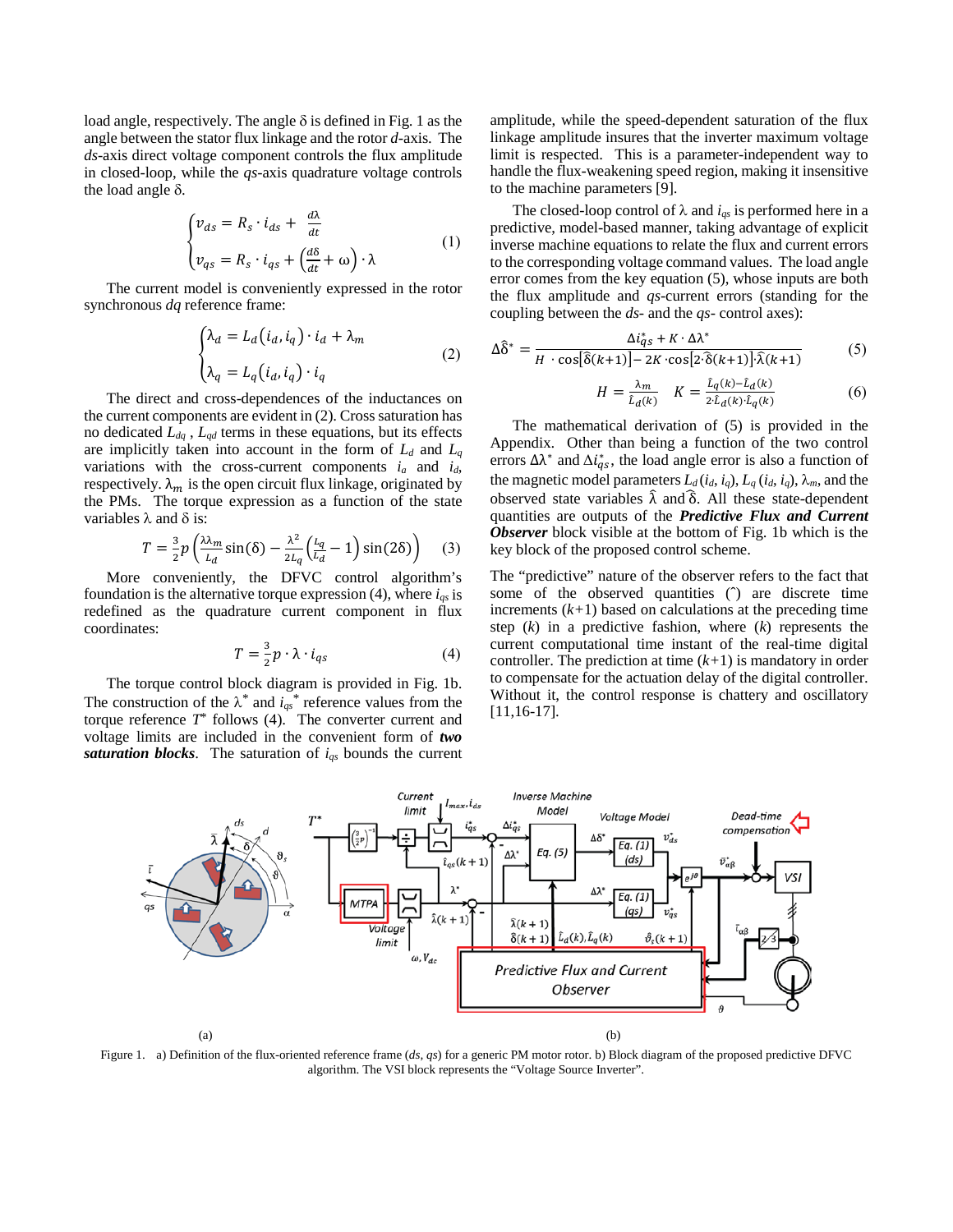Returning to Fig. 1b, the reference voltage vector in (*ds, qs*) components follows readily from the flux linkage amplitude and phase errors  $\Delta \lambda^*$  and  $\Delta \delta^*$ , through the discrete form of  $(1)$ .

Dealing with the model parameters necessary to the control, the red squares in Fig. 1b identify the blocks where knowledge of the magnetic model is needed. More specifically, these include the flux observer and the maximum-torque-per-Ampere (MTPA) look-up table, used to generate the flux amplitude reference  $\lambda^*$  from the torque reference *T*\* according to the minimum copper loss strategy. The implementation of those two blocks is addressed in the following sections.

# *A. Predictive Flux and Current Observer*

The discrete-time block diagram of the predictive observer is represented in Fig. 2. The sequence of the operations is:

1) to calculate the flux linkage at time (*k*);

2) to evaluate the equivalent inductances applying the inverse of (2);

3) to predict the current at the next time step  $(k+1)$  using the voltage model;

4) to predict the flux linkage at time (*k*+1) using once more the magnetic model (2).

The first operation is carried out using a closed-loop stator flux observer, where the current-to-flux model in *dq* rotor synchronous coordinates is best suited to the low-speed operating region, and the voltage model in αβ coordinates works well for the higher-speed range [9, 11]. The crossover angular frequency between the low- and high-speed models is set by the observer feedback gain *g* (electrical rad/s). The control reference voltage signals are used as the observer inputs for estimating the motor voltages. The rotor position comes from an encoder. The output of the first observer stage is the estimated flux linkage vector in *dq* coordinates at the present time instant  $\hat{\lambda}_{dq}(k)$ . From that, the *dq* inductances are estimated according to (7):

$$
\hat{L}_d(k) = \frac{\hat{\lambda}_d(k) - \lambda_m}{i_d(k)} \qquad \hat{L}_q(k) = \frac{\hat{\lambda}_q(k)}{i_q(k)} \tag{7}
$$

As explained for equation (2), the inductances in (7) also include the effect of cross-saturation that is evaluated instant by instant according to the present magnetic state of the machine.

The third operation is to predict the *dq* current components at time (*k+*1) via discrete-time integration of the first-order differential equations (8), using the just-calculated inductance values (7):

$$
\begin{cases}\n\hat{L}_d \frac{di_d}{dt} = v_d - R_s i_d + \omega \lambda_q \\
\hat{L}_q \frac{di_q}{dt} = v_q - R_s i_q - \omega \lambda_d\n\end{cases}
$$
\n(8)

Figure 2 reports the first-order approximated discrete form of (8). Finally, the *dq* flux linkage components at time (*k+*1) are calculated from the predicted current components using (2). The amplitude and phase angles δ and θ*<sup>s</sup>* of the flux linkage vector in the *dq* and αβ reference frames, respectively, are calculated using simple mathematics.

The current extrapolation equations (8) contain an approximation, related to the use of apparent inductances (7) instead of incremental ones. However, it turns out that using the apparent inductances to solve (8) in real-time is accurate enough for the purpose of this analysis. The torque step response tests reported in section IV show that the modelling imprecision does not harm the smoothness and steady-state exactness of the control response.

The flux look-up table ("Flux LUT") block, highlighted with a red box in Fig. 2, is the one requiring the most intense machine identification effort of the entire control scheme. Section III addresses how the flux linkage look-up tables can be generated automatically.



Figure 2. Predictive stator flux linkage and current observer.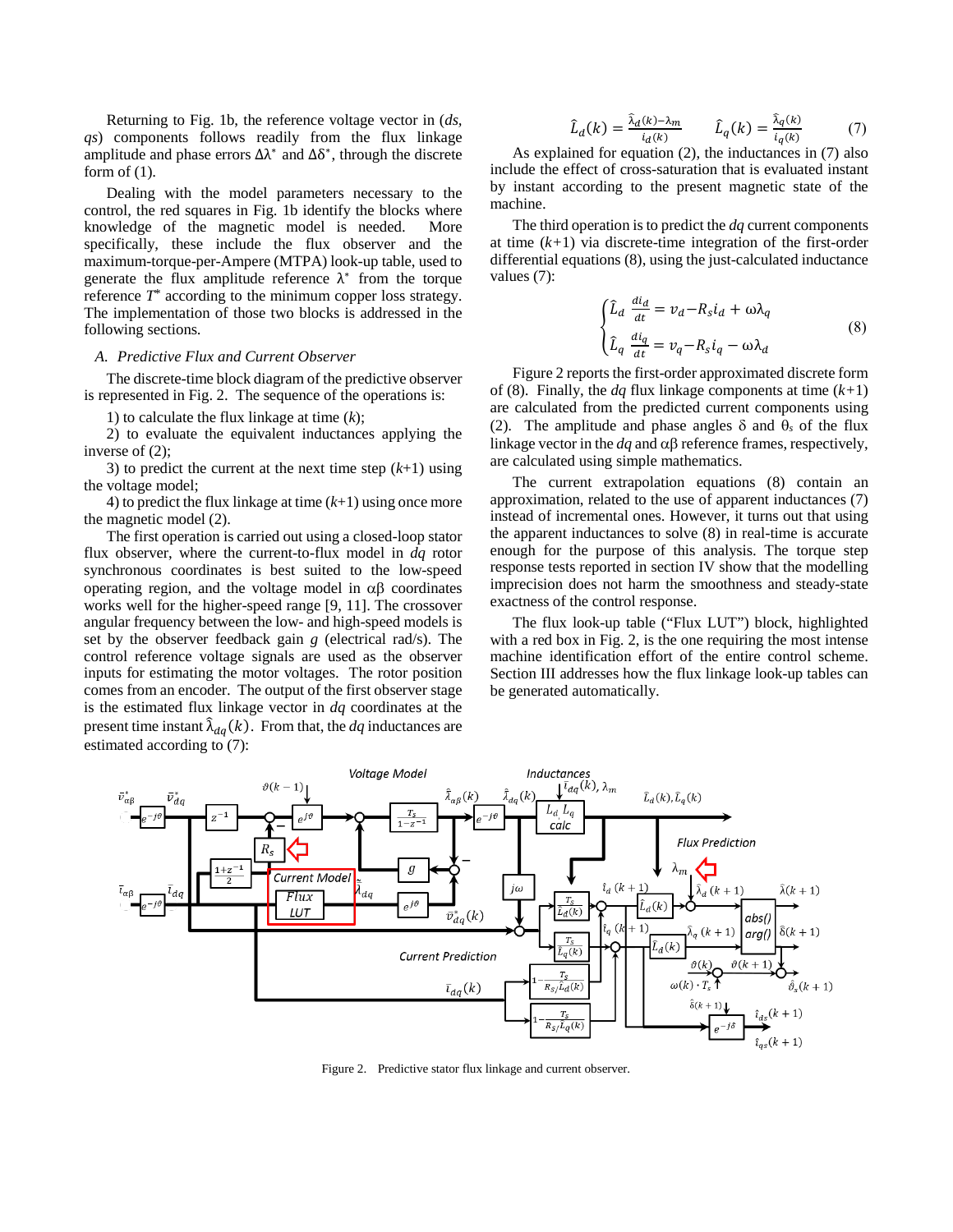One last word about how incremental inductances could be included in the algorithm and used in (8). These could be obtained in real-time by differentiation of the flux linkage LUTs. However, the differentiation of the tables would easily introduce discretization noise into the control loops, proportionally to the spacing of the *id*, *iq* mesh underpinning the LUTs. Tests on different PM machine types have discouraged this solution.

# III. MACHINE AND INVERTER SELF-IDENTIFICATION

The control algorithm summarized by the block diagrams in Figs. 1b and 2 has the appealing feature of segregating its dependencies on the machine and inverter parameters into a very limited set of blocks. Considering first the required machine parameters, the blocks in Fig. 2 that must be updated when switching from one machine to another are the *machine resistance Rs*, the *Current to Flux Linkage Look Up Tables* (Flux LUT) and the **PM flux linkage**  $\lambda_m$  that is anyway included into the Flux LUT.

In Fig. 1b, the only parameter dependent block is the *MTPA look-up table*. The inverter parameters are summarized by the "*Dead-Time Compensation*" input term in Fig. 1b.An accurate commissioning procedure is very important for this DFVC control algorithm in order to secure the required machine and inverter parameters.

The inverter self-identification and compensation technique described in [14] is used here, which also includes identification of the initial machine resistance. Other techniques reported in the literature such as [15] are also effective.

The machine electromagnetic model is provided by a new self-identification procedure that is referred to here as Magnetic Model Self-Identification (MMSI), described in the next subsection.

The MTPA look-up table can be derived from manipulation of the electromagnetic curves generated by the MMSI procedure or by means of one of the MTPA commissioning techniques reported in the literature [18-19]. Experience to date with the DFVC algorithm using PM machines of very different types and saliency characteristics indicates that the control performance, evaluated in terms of Joule loss per torque and torque dynamic response, is not very sensitive to the accuracy of the MTPA table. That is, it is not critical in most applications to identify the exact MTPA curve, but only the no-load and rated-torque flux amplitude reference values [20].

The MTPA table identification was accomplished here using a dedicated, automatic commissioning session that is very similar to the MMSI procedure, but further discussion of this topic is beyond the scope of this paper.

#### *A. Flux Linkage Look-up Tables*

The flux linkage look-up tables are in the form:

$$
\begin{cases} \lambda_{d, LUT}(i, j) = \lambda_d(i_{d,i}, i_{q,j}) \\ \lambda_{q, LUT}(i, j) = \lambda_q(i_{d,i}, i_{q,j}) \end{cases}
$$
\n(9)

with *i* and *j* going from one to ten in the examples, corresponding to a 10 per 10 square grid of  $i_d$ ,  $i_q$  test couples covered during the identification procedure. As an example of the LUT's organization, the experimental flux linkage data for the IPM machine under test are reported in Fig. 3.



Figure 3. Experimental *dq* flux linkage versus *dq* current components based on measurements for the tested IPM machine. a) *d*-axis flux surface, b) *q*-axis flux surface.

In this case, the flux linkages were estimated off-line at constant speed, imposed by a closed-loop controlled dynamometer rig [21-22]. The surfaces in Figs. 3a) and 3b) were interpolated off-line using a grid of 32 x 32 elements. The square identification grid, qualitatively depicted in Fig. 4a, is used here for a comfortable representation of the flux linkage tables and curves. However, in real world applications the inverter current limit would suggest to use a circular current domain, doable with little modifications to the procedures described in the paper. The circular current limit is indicated with a red circle in Fig. 4a.

#### *B. Magnetic Model Self-Identification [23]*

For the MMSI procedure, the machine has its shaft free to rotate and it is accelerated and decelerated using fixed current commands (*id*, *iq*) and closed-loop vector control. Starting from zero speed, one of the set-points of the grid  $i_d^*(i)$ ,  $i_q^*(j)$  is imposed and the machine accelerates. Any  $(i_d, j_d)$ *iq*) condition corresponds to a steady flux linkage vector in *dq* coordinates, as suggested in Fig. 4b.

Due to the presence of steady *dq* current and a flux linkage vectors, the machine starts to accelerate at constant rate, under the constant electromagnetic torque imposed by the current controller. In such conditions, the *dq* flux linkage vector components can be derived from the back-emf estimate, once more in *dq* coordinates, according to the "quasi-steady-state" equation:

$$
\bar{v}_{dq} = R_s \bar{t}_{dq} + \frac{d\bar{\lambda}_{dq}}{dt} + j\omega \bar{\lambda}_{dq} = R_s \bar{t}_{dq} + j\omega(t) \cdot \bar{\lambda}_{dq} \quad (10)
$$

where  $\omega(t)$  is the electrical speed,  $R_s$  is the stator resistance and  $v_d$ ,  $v_q$  are the voltage vector components. The flux derivative term was dropped in (10) due to the constant flux linkage components. This assumption is strictly true under the conditions  $i_d = i_d^*$ ,  $i_q = i_q^*$ , i.e., after the very short initial electrical transient. The flux linkage components are estimated accordingly, from the machine voltages, the current measurements, and the electrical speed:

$$
\lambda_d = \frac{v_q(t) - R_s i_q}{\omega(t)} \qquad \lambda_q = -\frac{v_d(t) - R_s i_d}{\omega(t)} \qquad (11)
$$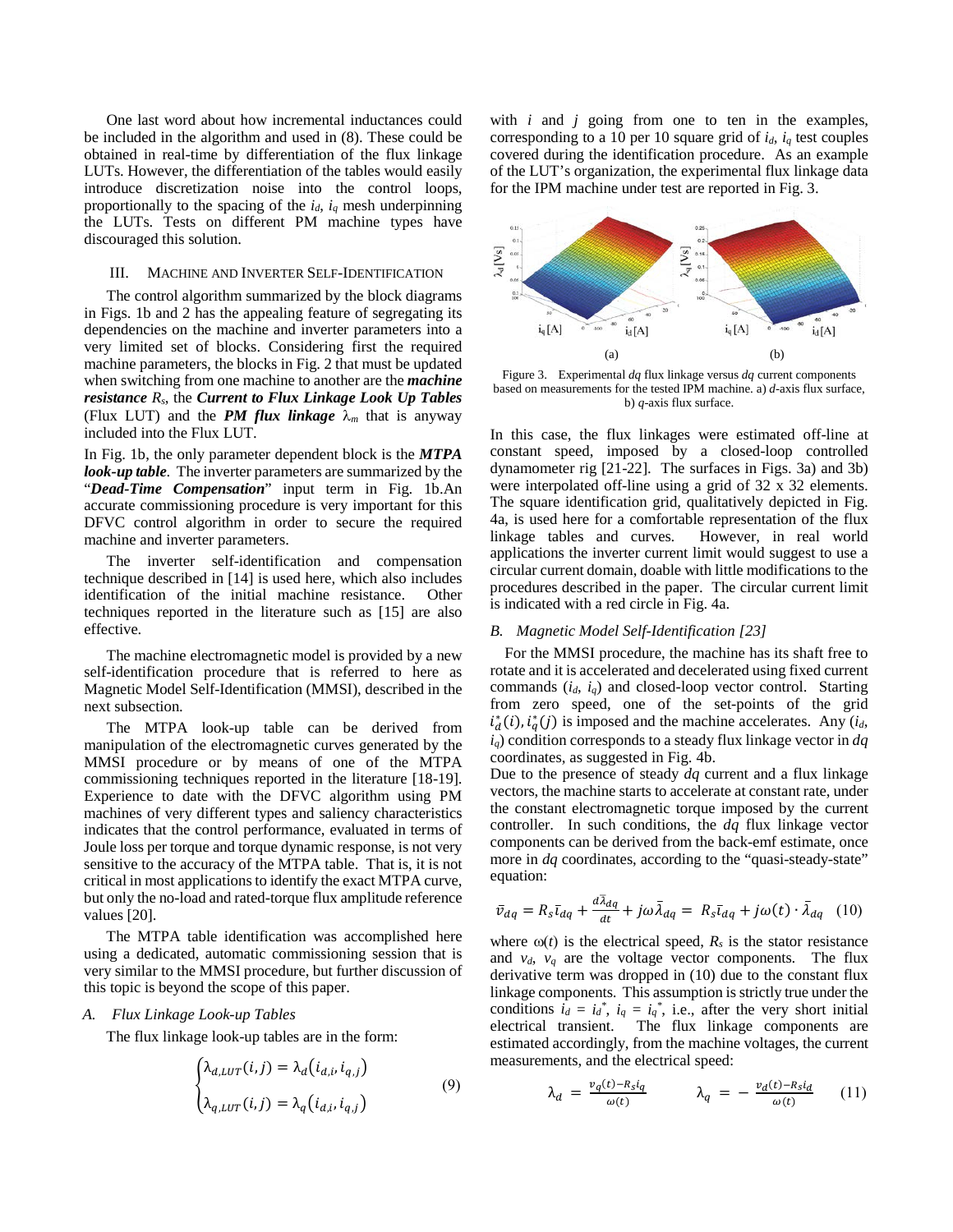The time-dependence of the voltage and speed terms in (10) and (11) reflects the fact that the speed and the voltage signals are varying during the test. Conversely, the current and flux linkage components are virtually steady.



Figure 4. a) Sample current plane of a PM synchronous machine illustrating the type of current vector grid used for the MMSI identification procedure; b) steady-state vector diagram of a PM synchronous machine.



Figure 5. Speed and *dq* current waveforms during the MMSI of the SPM machine. The current pattern is  $i_d$  from -100A to 0 A,  $i_q$  from 10 A to 100A, both with step 10 A.

The speed information in (11) is derived from the shaft position sensor, and the voltage vector comes from the voltage commands, with the inverter error component compensated. The stator resistance voltage must also be compensated. Those three aspects are discussed later in this section.

#### *C. MMSI Routine and Data Manipulation*

Figure 5 shows an example MMSI routine. The measured speed and the *dq* currents are displayed. The IPM machineunder-test is initially controlled at  $i_d = -100$  A and  $i_q$  10 A, which is the first test point of the current grid. The shaded speed range between 500 rpm and 1500 rpm indicates the time window where the flux linkage evaluation takes place, both during acceleration and deceleration phases. With reference any of the  $i_d^*(i)$ ,  $i_q^*(j)$  combinations of Fig. 5, the flux linkage in estimated instantaneously and accumulated into two scalar variables  $\tilde{\lambda}_{d,acc}$  and  $\tilde{\lambda}_{q,acc}$ , at all time-instants of the speed window:

$$
\begin{cases} \tilde{\lambda}_{d,acc}(k) = \tilde{\lambda}_{d,acc}(k-1) + \frac{v_q * (k) - R_S i_{q,j}(k)}{\omega(k)} \\ \tilde{\lambda}_{q,acc}(k) = \tilde{\lambda}_{q,acc}(k-1) - \frac{v_d * (k) - R_S i_{d,i}(k)}{\omega(k)} \end{cases} (12)
$$

Where (*k*) and (*k*-1) indicate the current sampling time and the precedent one, respectively. At the exit of the time window (1500 rpm in acceleration, 500 rpm in deceleration), the accumulated estimate is divided by the number of accumulated samples *n*, corresponding to the sampling time instances occurred between 500 rpm and 1500 rpm:

$$
\begin{cases}\n\lambda_{d, LUT}(i, j) = \frac{\tilde{\lambda}_{d, acc}(n)}{n} \\
\lambda_{q, LUT}(i, j) = \frac{\tilde{\lambda}_{q, acc}(n)}{n}\n\end{cases}
$$
\n(13)

In other words, the instantaneous flux linkage estimates are averaged over time for the sake of noise rejection. Equation (14) is equivalent to (13):

$$
\begin{cases}\n\lambda_{d, LUT}(i, j) = \frac{1}{n} \cdot \sum_{k=1}^{n} \frac{v_q * (k) - R_s i_{q,j}(k)}{\omega(k)} \\
\lambda_{q, LUT}(i, j) = \frac{1}{n} \cdot \sum_{k=1}^{n} -\frac{v_d * (k) - R_s i_{d,i}(k)}{\omega(k)}\n\end{cases} (14)
$$

# *D. Motor-Brake Average*

A further improvement of the flux estimate robustness is obtained if the deceleration phase is handled with the symmetrical current condition  $i_d^*(i)$ ,  $-i_q^*(j)$ . In this way, the flux linkage in deceleration is symmetrical to the one in acceleration, with the same *d-* component and opposite *q*component. The procedure described by (12) and (13) is repeated in deceleration so to make a second flux estimate available. The *mot* and *br* vectors are defined: *mot*, for *motor* i.e. acceleration, *br*, for *brake*, i.e. deceleration:

$$
\bar{t}_{dq,mot} = i_d + j \cdot i_q, \ \bar{t}_{dq,br} = i_d - j \cdot i_q \tag{15a}
$$

$$
\bar{\lambda}_{dq,mot} = \lambda_d + j \cdot \lambda_q , \ \bar{\lambda}_{dq,br} = \lambda_d - j \cdot \lambda_q \qquad (15b)
$$

The average between the *mot* and *brake* estimates becomes the final LUT entry:

$$
\begin{cases}\n\lambda_{d, LUT}(i, j) = \frac{\lambda_{d, LUT, mot} + \lambda_{d, LUT, br}}{2} \\
\lambda_{q, LUT}(i, j) = \frac{\lambda_{q, LUT, mot} - \lambda_{q, LUT, br}}{2}\n\end{cases}
$$
\n(16)

The *motor* + *brake* test is repeated over the whole  $(i_d, i_q)$ identification grid. The *motor* + *brake* average improves the robustness of the MMSI procedure against imprecise compensation of inverter error and series resistance voltage. For example, a resistance estimate error  $\Delta R_s = \tilde{R}_s - R_s$ produces a flux estimate error after application of (11). The instantaneous estimate therefore is:

$$
\tilde{\lambda}_d = \frac{v_q(t) - \tilde{R}_s i_q}{\omega(t)} = \lambda_d - \frac{\Delta R_s i_q}{\omega(t)}
$$
(17a)

$$
\tilde{\lambda}_q = -\frac{v_d(t) - \tilde{R}_s i_d}{\omega(t)} = \lambda_q + \frac{\Delta R_s i_d}{\omega(t)} \tag{17b}
$$

Where  $\lambda_d$ ,  $\lambda_q$  are the correct flux linkages and  $\tilde{\lambda}_d$ ,  $\tilde{\lambda}_q$  are the estimates evaluated by the microcontroller. After time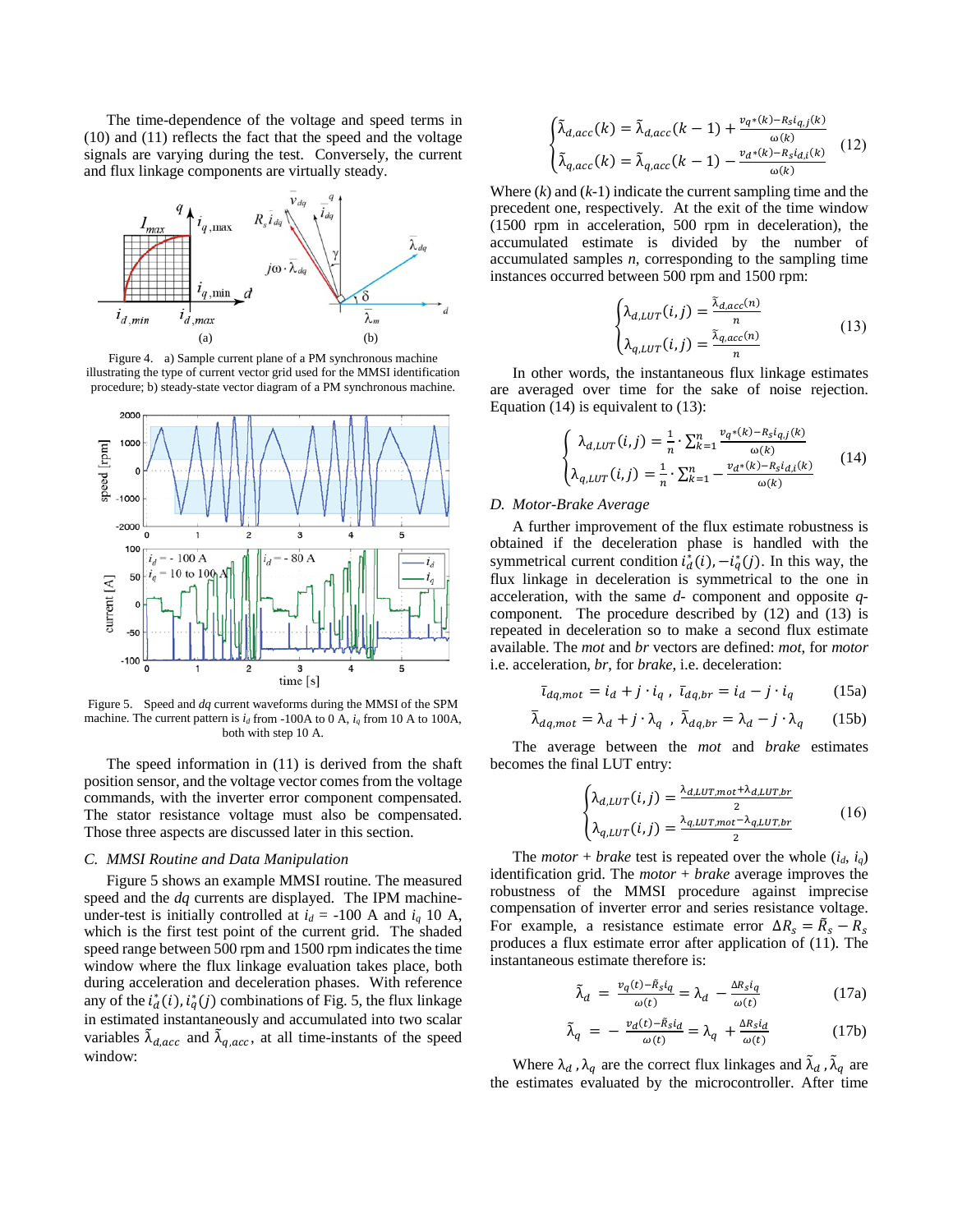average (14), the flux estimate error evidenced in (17) is also averaged:

$$
\tilde{\lambda}_{d, LUT, mot} = \lambda_d - \frac{\Delta R_s i_q}{\omega_{avg}} , \tilde{\lambda}_{q, LUT, mot} = \lambda_q + \frac{\Delta R_s i_d}{\omega_{avg}} \quad (18)
$$

Where  $\omega_{avg}$  is the average speed across the speed window used for data acquisition. The *brake* test has complex conjugate current and flux linkage vectors (15), therefore its flux linkage estimate after time-average (14) is:

$$
\tilde{\lambda}_{d, LUT, br} = \lambda_d - \frac{\Delta R_S(-i_q)}{\omega_{avg'}} , \tilde{\lambda}_{q, LUT, br} = -\lambda_q + \frac{\Delta R_S i_d}{\omega_{avg'}} (19)
$$

Where  $\omega_{avg}$ ' is the speed average in deceleration. It is fair to assume that  $\omega_{avg}$ ' =  $\omega_{avg}$ , since the speed window is the same for motoring and braking. Average between *mot* and *brake* (16) cancels the estimate error terms.

The same demonstration holds for non-correct compensation of the inverter voltage error: the fundamental component of the related flux linkage error is compensated by *motor* and *brake* average (16) as said, whereas higher order harmonics are preliminarily cancelled in the time average process (14).

The last comment about Fig. 5 is that positive and negative speed sides are alternated on purpose, during the MMSI routine. Such alternation is useful for detecting an encoder offset error. If the encoder offset is inaccurate, the LUTs will exhibit discontinuities that can be easily detected and used to correct the angular offset automatically. More details about automatic error detection can be found in [23].

#### *E. Inverter and Stator Resistance Identification*

The stator resistance and the inverter voltage error are identified with the off-line direct-current procedure described in [14]. The identification procedure is embedded into the drive control software and run once. The identification sequence consists of a sequence of dc pulses commanded along the *alpha* axis by means of a current controller. If necessary, a first dc current aligns the *d-* rotor axis to its zero position (*parking* stage). Another two dc pulses are used for the measurement of the stator resistance. Finally, a staircase of dc pulses is used to obtain the table of compensation values reported in Fig. 6, representing the non-linear inverter error (in Volts) as a function of the absolute value of each phase current. This look-up table is used to replace the traditional signum function-based compensation such as the one in [15], resulting in smoother current and flux linkage waveforms in the vicinity of the current zero crossings.



Figure 6. Look-up table for inverter error compensation.

### *F. Tuning of the Observer Gain*

The tuning of the observer gain *g* is not critical. Values between 200 and 600 rad/s were tested with little effect on the final performance. As a result, it is possible to change the machine without the need for adjusting *g*, including the case of a new machine with a different number of poles. For the five-pole-pair machines under test, *g* set at 200 rad/s means that the cross-over between the low- and high-speed regimes occurs at 382 r/min;  $g = 600$  rad/s increases it to 1146 r/min.

# *G. Effect of Temperature Variations over* λ*<sup>m</sup> and Rs*

The PM flux linkage  $\lambda_m$  used in (7) is one element of the flux linkage LUTs that comes from the MMSI session. It is known that this term varies inversely with the PM operating temperature, and this affects the output torque. The detuning of λ*<sup>m</sup>* does not harm the DFVC stability, as confirmed by the experimental results. However, temperature variations produce a progressive torque estimate error, resulting in a degradation of the torque scale factor. For example, if the machine identification refers to room temperature conditions, then a torque overestimate is expected at rated temperature conditions because the actual torque will be lower than the one set by the controller. Unfortunately, such torque factor derating with temperature is not unusual in PM synchronous drives, regardless of the adopted control technique. Possible countermeasures include: 1) warming up the machine to the rated operating temperature prior to the MMSI procedure; or 2) using an online parameter observer, such as the one in [16]. The first alternative requires significant extra time but can be done automatically.

Dealing with temperature variation of the stator resistance, this can be re-estimated periodically when the drive stops with the two dc steps method described in section III.E. Alternatively, on-line adaptation techniques are reported in the literature [16] but they are not included in the presented implementation.

#### IV. EXPERIMENTAL VALIDATION

The tested machines are both rated for 55 kW (peak) and 30 kW continuous, with a maximum rotor speed of 14 krpm and a corner speed of 2800 r/min.

TABLE I. KEY PARAMETERS AND METRICS OF THE TWO TEST **MACHINES** 

|                               | <b>IPM</b> | <b>SPM</b> |                                 | <b>IPM</b>         | <b>SPM</b>         |
|-------------------------------|------------|------------|---------------------------------|--------------------|--------------------|
| Number of<br>slots            | 12         |            | Rated current<br>[Apk]          | 113                | 109                |
| Pole pairs<br>(p)             | 5          |            | Characteristic<br>current [Apk] | 50                 | 87                 |
| Stator outer<br>diameter      | 274        |            | $dc$ -link<br>voltage [V]       | 320                |                    |
| Stack length<br>[mm]          | 73.4       |            | Open-circuit<br>voltage line    | 314                | 328                |
| Airgap [mm]                   | 0.73       | 1.85       | to line [Vpk]                   |                    |                    |
| Rated speed<br>[ <i>rpm</i> ] | 2800       |            | Inertia<br>[ $kg \, m^2$ ]      | $21 \cdot 10^{-3}$ | $21 \cdot 10^{-3}$ |
| Rated<br>Torque [Nm]          | 102        |            | Type of<br>cooling              | liquid             |                    |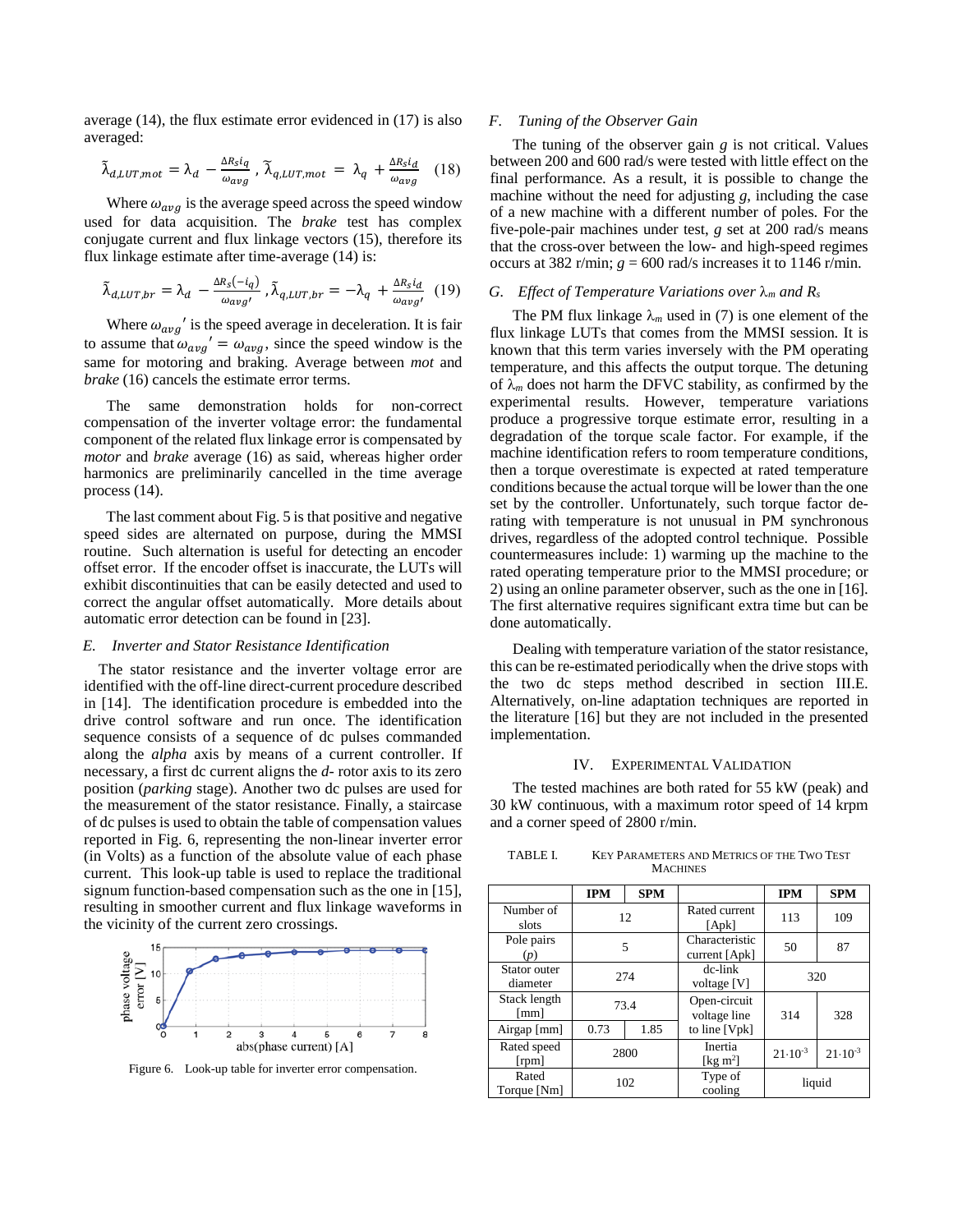

Figure 7. View of the test rig. The dSPACE 1103 PPC host computer is on the desk. The machine-under-test is in the red square to the right, connected to an induction machine dyno via an inline torquemeter (not visible). The red square to the left indentifies the power converters.



Figure 8. a) IPM machine rotor; b) SPM machine rotor [17].

More details about the two concentrated winding IPM machine can be found in [17] and in Table I. A view of the test rig is provided in Fig. 7. The inverters for the machineunder-test and the dyno machine are connected back-to-back, with an active front end supplying the common dc-link at a stable value of 313 Vdc. The rotors of the two machines are shown in Fig. 8.

# *A. Results of the MMSI stage*

Parametric flux linkage curves plotted for the two test machine using data in the measured flux linkage LUTs are presented in Fig. 9. The correspondence with the same curves obtained using constant-speed identification is quite good, and more details on this topic can be found in [23]. In addition, the promising response characteristics of the predictive control when the MMSI output tables are adopted provide further confidence in their accuracy.

# *B. Torque Step and Speed Step Responses*

The experimental results for the DFVC algorithm show the torque step response in different configurations. In Fig. 10, the response to a 30 Nm torque step is shown at 100 r/min for the two motors. The low per-unit speed level was chosen as an example of performance in the low-speed region where the flux observer relies on the flux linkage LUTs. Figure 10 demonstrates the good dynamic response of the control.



Figure 9. *d-* and *q-*axis flux linkage curves obtained from the MMSI procedure: a) for the IPM machine; b) for the SPM machine.



Figure 10. 0 to 30 Nm step response at 100 rpm. a) SPM motor; b) IPM motor. Top: estimated torque [Nm], Center: phase duty-cycles; Bottom: phase currents [A]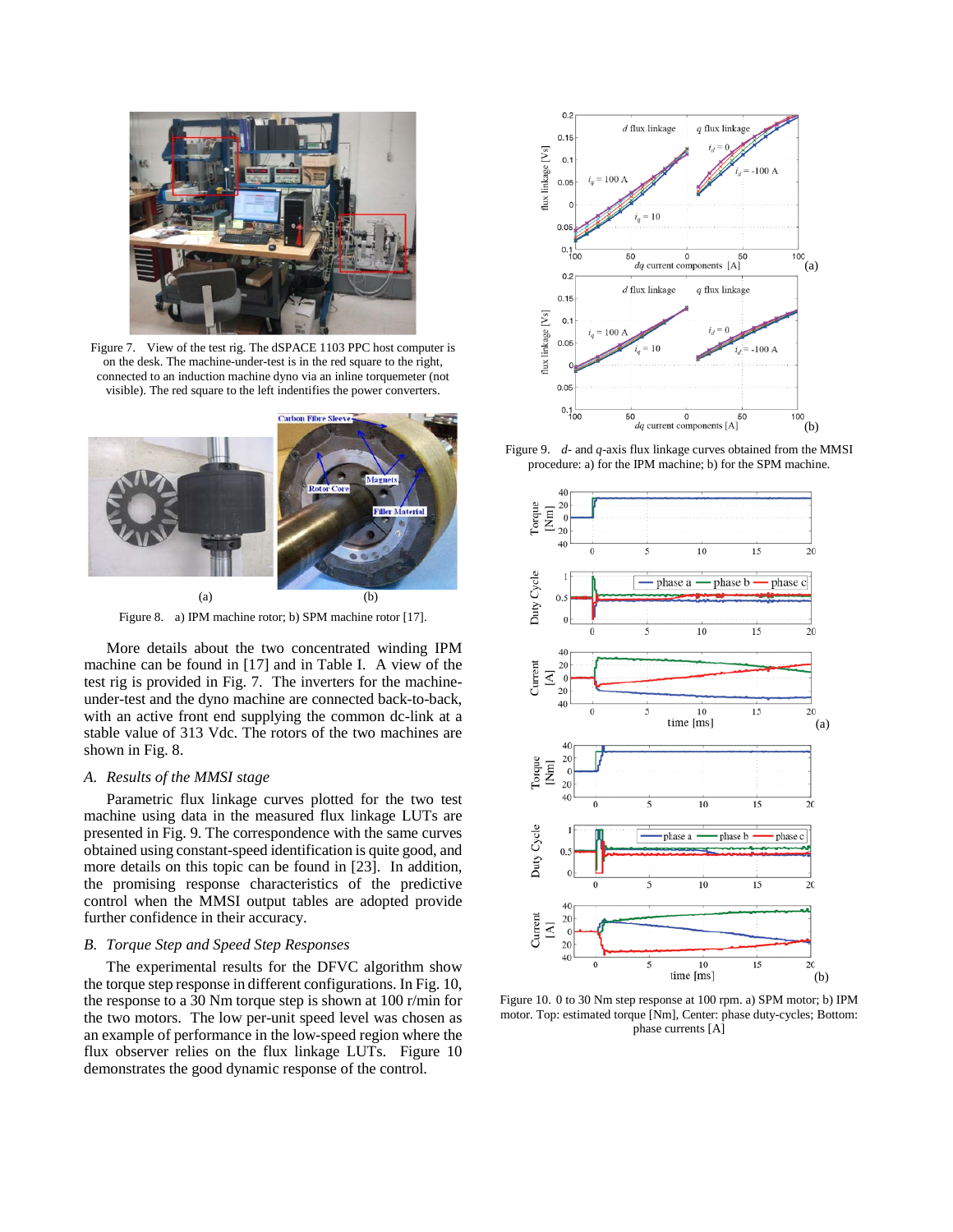

Figure 11. Response of the closed-loop speed control to a reference step from 0 to 2500 rpm and return. The torque signal is the observed torque.

The response of the IPM machine is slower than the SPM machine response due to the higher stator inductance and the correspondingly larger Vs-per-Nm variation. Once more, the smooth response of the model-based, predictive controller stands for the correctness of the MMSI obtained LUTs. If the magnetic model was not accurate enough, then the predictive controller would become inaccurate and chattery.

The response of the closed-loop speed control to a speed reference step is reported in Fig. 11 for the SPM machine. The transition into the flux-weakening speed region is visible in proximity of 2000 r/min from the reduction of the flux linkage amplitude. The corner speed is lower than the one listed in Table I because the ratings there refer to parallel connection of the two internal stator windings, whereas the results here have the two windings connected in series.

#### *C. Detuning Effects*

In Fig. 12a the inverter error compensation is turned off and the control becomes chattery, with large deviations of the PWM duty-cycle that propagate to all of the other variables. This undesirable behavior confirms the importance of this compensation as a mandatory feature.

The effect of detuning the key parameter  $\lambda_m$  is shown in Fig. 12b. Three torque step responses are shown overlaid for the IPM machine: one has the parameter set correctly and the other two have progressive overestimates of the control parameter to mimic the effects of heating of the machine (i.e.,  $\lambda_m$  estimate greater than actual). The results show that the control is stable and smooth in all three cases. In the top plot the commanded 30 Nm is apparently delivered according to the observed torque. However, the *dq* current vector plot (bottom x-y plot) shows that the steady-state position of the current vector drifts to lower amplitude conditions (i.e. a lower torque) progressively with the detuning. This is also confirmed by the torque meter display.

# V. CONCLUSION

This work demonstrates the promising characteristics of the plug-in Direct Flux Vector Control algorithm (DFVC) for synchronous PM machine drives. The key contributions of the paper are the segregation of the converter and machine parameters in a limited set of blocks and in non-manipulated form, and the integration of the machine identification procedure into the control firmware. This Magnetic Model Self-Identification (MMSI) algorithm can help enabling the wider application of high performance PM machine drives in general-purpose commercial drives, thereby avoiding the need for custom-designed machines and custom-designed controllers for each new application. The MMSI procedure used in this paper has been validated in experiments, demonstrating its effectiveness. Results with two 55 kW (pk) IPM and SPM machines have exhibited promising dynamic characteristics. Parameters detuning and flux weakening operation have also been addressed and verified experimentally. Future efforts will be devoted to eliminating the need for an encoder or resolver and to the possibility of integrating standstill MMSI techniques, for those applications where the motor cannot be decoupled from the load.



Figure 12. a) Same test of Fig. 9b, without dead-time compensation. b) Effect of overestimating the λ*<sup>m</sup>* parameter by 10% and 20%, corresponding to mimic PM temperature values of 74°C and 124°C, respectively. Top: estimated torque, bottom: *dq* current vector trajectories.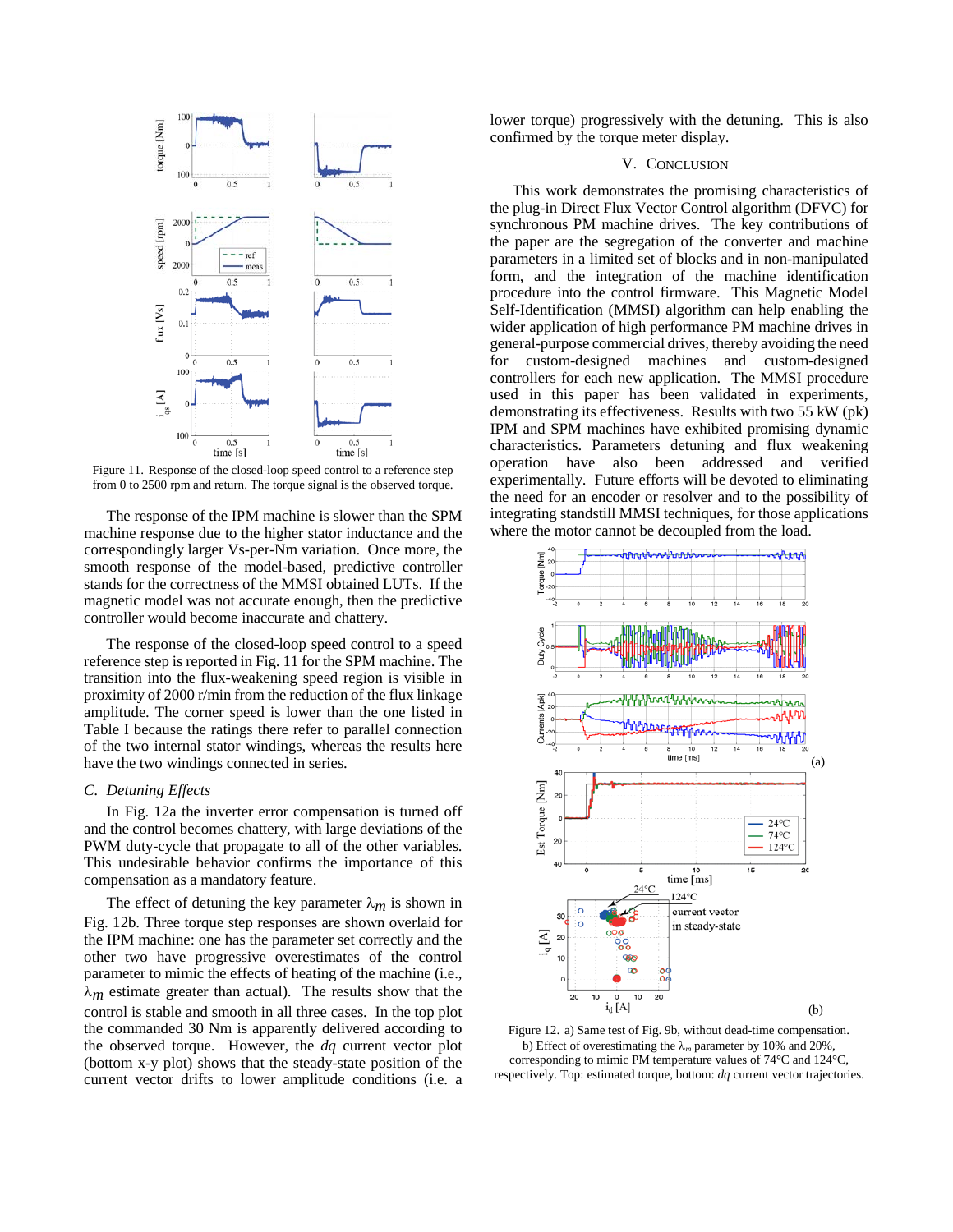#### APPENDIX - MATHEMATICAL DERIVATION OF EQUATION (5)

The *dq* magnetic model (2) is rotated by δ and referred to the stator field-oriented frame (*ds*,*qs*):

$$
\begin{cases} \lambda = L_{ds} \cdot i_{ds} + L_{dqs} \cdot i_{qs} + \lambda_m \cos(\delta) \\ 0 = L_{dqs} \cdot i_{ds} + L_{qs} \cdot i_{qs} - \lambda_m \sin(\delta) \end{cases}
$$
 (1A)

The inductance terms  $L_{ds}$ ,  $L_{ds}$  and  $L_{dqs}$  in the new reference frame depend on  $L_d$  and  $L_q$  and on the load angle δ:

$$
\begin{bmatrix} L_{ds} & L_{dqs} \\ L_{dqs} & L_{qs} \end{bmatrix} = \begin{bmatrix} L_0 - \Delta L \cos(2\delta) & \Delta L \sin(2\delta) \\ \Delta L \sin(2\delta) & L_0 + \Delta L \cos(2\delta) \end{bmatrix}
$$
 (2A)  

$$
L_0 = \frac{L_d + L_q}{2} \qquad \Delta L = \frac{L_q - L_d}{2}
$$
 (3A)

The magnetic equations (1A) and (2A) are now manipulated to find the relationship between the control errors ∆λ and ∆*iqs* and the corresponding load angle variation ∆δ. By differentiating the two component equations of (1A), equations (4A) and (6A) are found, the former referring to the *ds* component of (1A), and the latter to the *qs* component.

$$
\frac{di_{ds}}{dt} = A \cdot \frac{d\lambda}{dt} + B \cdot \frac{di_{qs}}{dt} + C \cdot \frac{d\delta}{dt}
$$
 (4A)

$$
\begin{cases}\nA = \frac{1}{L_0 - \Delta L \cos(2\delta)} \\
B = -\frac{\Delta L \sin(2\delta)}{L_0 - \Delta L \cos(2\delta)} \\
C = -\frac{2\Delta L (\sin(2\delta) i_{ds} + \cos(2\delta) i_{qs}) - \lambda_m \sin(\delta)}{2\Delta L} \n\end{cases} (5A)
$$

$$
C = -\frac{2\Delta L(\sin(2\delta)i_{ds} + \cos(2\delta)i_{qs}) - \lambda_m \sin(\delta)}{L_0 - \Delta L \cos(2\delta)}
$$

$$
\frac{di_{ds}}{dt} = B' \cdot \frac{di_{qs}}{dt} + C' \cdot \frac{d\delta}{dt}
$$
(6A)

$$
B' = -\frac{L_0 + \Delta L \cos(2\delta)}{\Delta L \sin(2\delta)}
$$
  
\n
$$
C' = -\frac{2\Delta L (\cos(2\delta) i_{ds} - \sin(2\delta) i_{qs}) - \lambda_m \cos(\delta)}{\Delta L \sin(2\delta)}
$$
 (7A)

The time derivative of *ids* isolated on the left sides of both (4A) and (6A) so that it can be eliminated by equaling the right-hand sides of the two equations. After the simplification of *dids/dt*, the final equation (8A) contains the time derivatives of λ, *iqs* and δ.

 $\overline{\phantom{a}}$ 

 $\big\{$ 

$$
(C - C') \cdot \frac{d\delta}{dt} = (B' - B) \cdot \frac{di_{qs}}{dt} - A \cdot \frac{d\lambda}{dt} \qquad (8A)
$$

Further manipulation leads to isolate the load angle derivative, leading to (9A), which is in turn the continuous time form of the key control equation (5).

$$
\frac{d\delta}{dt} = \frac{\frac{di_{qs}}{dt} + \frac{L_q - L_d}{2 \cdot L_d \cdot L_q} \cdot \frac{d\lambda}{dt}}{\frac{\cos \delta}{L_d} \cdot \lambda_m - \frac{(L_q - L_d) \cdot \cos(2\delta)}{L_q \cdot L_d} \lambda} \tag{9A}
$$

#### **REFERENCES**

- [1] Burress, T.; Campbell, S., "Benchmarking EV and HEV power electronics and electric machines", Transportation Electrification Conference and Expo (ITEC), 2013 IEEE, pp. 1-6, 16-19 June 2013.
- [2] EL-Refaie, A.M., "Fractional-Slot Concentrated-Windings Synchronous Permanent Magnet Machines: Opportunities and

Challenges," Industrial Electronics, IEEE Transactions on, vol. 57, no. 1, pp. 107-121, Jan. 2010.

- [3] Wenping Cao; Mecrow, B.C.; Atkinson, G.J.; Bennett, J.W.; Atkinson, D.J., "Overview of Electric Motor Technologies Used for More Electric Aircraft (MEA)," Industrial Electronics, IEEE Transactions on , vol.59, no.9, pp.3523,3531, Sept. 2012
- [4] Tae-Suk Kwon; Gi-Young Choi; Mu-Shin Kwak; Seung-Ki Sul, "Novel Flux-Weakening Control of an IPMSM for Quasi-Six-Step Operation," Industry Applications, IEEE Transactions on , vol.44, no.6, pp.1722,1731, Nov.-dec. 2008
- [5] Jahns, T.M., "Flux-Weakening Regime Operation of an Interior Permanent-Magnet Synchronous Motor Drive," Industry Applications, IEEE Transactions on , vol.IA-23, no.4, pp.681,689, July 1987
- [6] Jang-Mok Kim; Seung-Ki Sul, "Speed control of interior permanent magnet synchronous motor drive for the flux weakening operation," Industry Applications, IEEE Transactions on , vol.33, no.1, pp.43,48, Jan/Feb 1997
- [7] Pellegrino, G.; Vagati, A.; Guglielmi, P.; Boazzo, B., "Performance Comparison Between Surface-Mounted and Interior PM Motor Drives for Electric Vehicle Application," Industrial Electronics, IEEE Transactions on , vol.59, no.2, pp.803,811, Feb. 2012
- [8] Buja, G.S.; Kazmierkowski, M.P., "Direct torque control of PWM inverter-fed AC motors - a survey," Industrial Electronics, IEEE Transactions on, vol. 51, no. 4, pp. 744- 757, Aug. 2004.
- [9] Pellegrino, G.; Bojoi, R.I.; Guglielmi, P., "Unified Direct-Flux Vector Control for AC Motor Drives," Industry Applications, IEEE Transactions on, vol. 47, no. 5, pp. 2093-2102, Sept.-Oct. 2011.
- [10] Inoue, Y.; Morimoto, S.; Sanada, M., "Control Method Suitable for Direct-Torque-Control-Based Motor Drive System Satisfying Voltage and Current Limitations," Industry Applications, IEEE Transactions on, vol. 48, no. 3, pp. 970-976, May-June 2012.
- [11] J-S Lee; C-H Choi; J-K Seok; Lorenz, R.D., "Deadbeat-Direct Torque and Flux Control of Interior Permanent Magnet Synchronous Machines with Discrete Time Stator Current and Stator Flux Linkage Observer," Industry Applications, IEEE Trans. on, vol. 47, no. 4, pp.1749-1758, July-Aug. 2011.
- [12] Boazzo, B.; Pellegrino, G., "Predictive direct flux vector control of Permanent Magnet Synchronous Motor drives," Energy Conversion Congress and Exposition (ECCE), 2013 IEEE , vol., no., pp.2086,2093, 15-19 Sept. 2013
- [13] Bolognani, S.; Calligaro, S.; Petrella, R., "Adaptive Flux-Weakening Controller for Interior Permanent Magnet Synchronous Motor Drives," Emerging and Selected Topics in Power Electronics, IEEE Journal of , vol.2, no.2, pp.236,248, June 2014
- [14] Pellegrino, G.; Bojoi, R.I.; Guglielmi, P.; Cupertino, F., "Accurate Inverter Error Compensation and Related Self-Commissioning Scheme in Sensorless Induction Motor Drives," Industry Applications, IEEE Transactions on, vol. 46, no. 5, pp. 1970-1978, Sept.-Oct. 2010.
- [15] Jong-Woo Choi; Seung-Ki Sul, "Inverter output voltage synthesis using novel dead time compensation," Power Electronics, IEEE Transactions on , vol. 11, no. 2, pp. 221,227, Mar 1996
- [16] Piippo, A.; Hinkkanen, M.; Luomi, J., "Adaptation of Motor Parameters in Sensorless PMSM Drives," Industry Applications, IEEE Transactions on , vol.45, no.1, pp.203,212, Jan.-feb. 2009
- [17] Reddy, P.B.; EL-Refaie, A.M.; Kum-Kang Huh; Tangudu, J.K.; Jahns, T.M., "Comparison of Interior and Surface PM Machines Equipped With Fractional-Slot Concentrated Windings for Hybrid Traction Applications," Energy Conversion, IEEE Trans. on, vol. 27, pp. 593- 602, Sept. 2012.
- [18] Maes, J.; Melkebeek, J., "Discrete time direct torque control of induction motors using back-EMF measurement," Industry Applications Conference, 1998. Thirty-Third IAS Annual Meeting. The 1998 IEEE , vol.1, no., pp.407,414 vol.1, 12-15 Oct. 1998
- [19] Abu-Rub, H.; Guzinski, J.; Krzeminski, Z.; Toliyat, H. A., "Predictive current control of voltage source inverters," Industrial Electronics Society, 2001. IECON '01. The 27th Annual Conference of the IEEE , vol.2, no., pp.1195,1200 vol.2, 2001
- [20] Bolognani, S.; Petrella, R.; Prearo, A.; Sgarbossa, L., "Automatic Tracking of MTPA Trajectory in IPM Motor Drives Based on AC